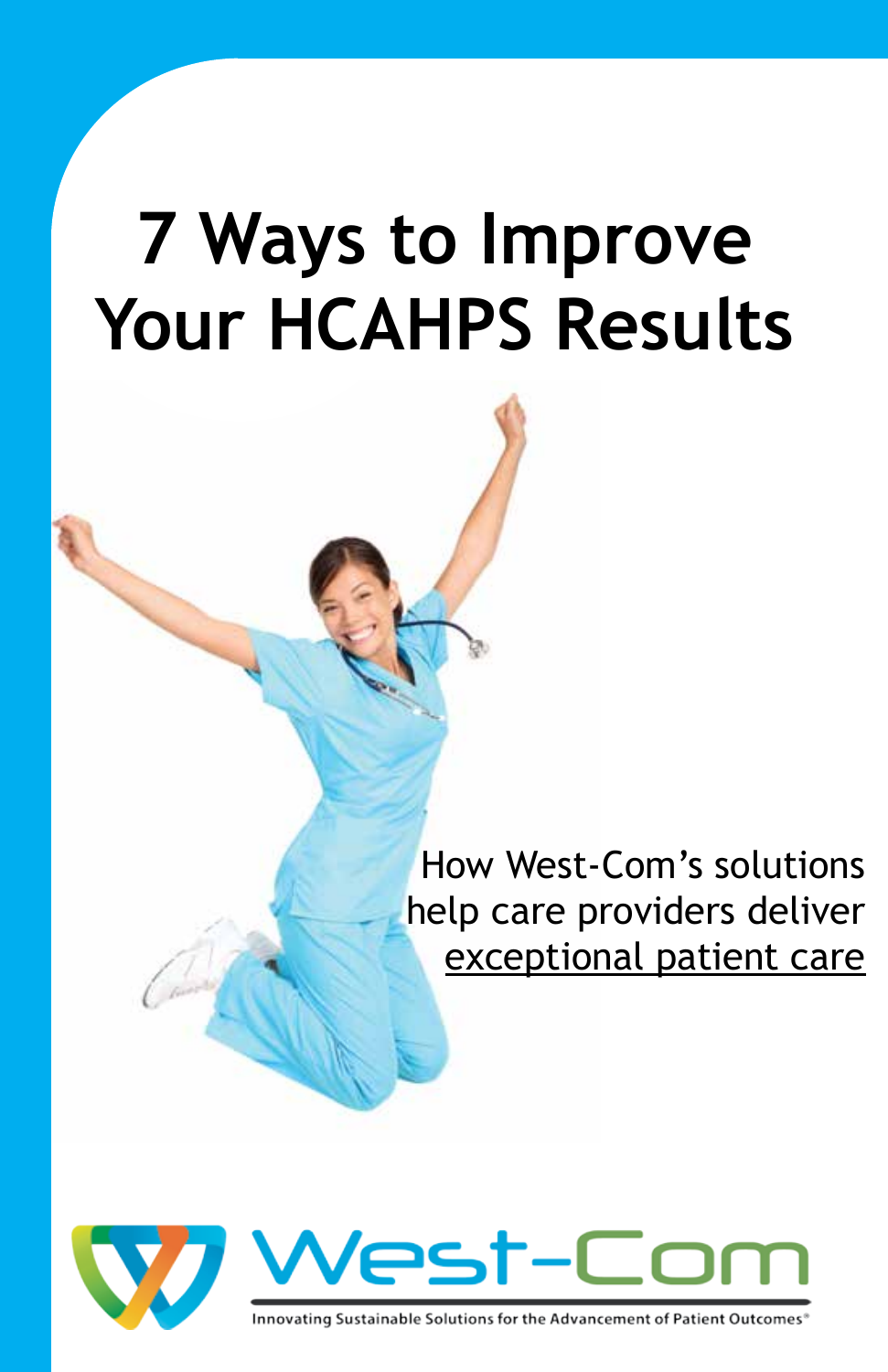# #1 The Happy Nurse



### **HCAHPS Question - During this hospital stay, how often did nurses treat you with courtesy and respect?**

If you want to improve patient satisfaction, improve nurse satisfaction. It's no surprise that they're closely linked. Nurses work in a busy, noisy and stressful environment where they must constantly adjust to new situations and regulations. Patient hospital recommendations decrease

by two percent for every ten percent of nurses who reported dissatisfaction with their jobs. Focus on how to make nurses happy, and you'll see an improvement in patient satisfaction scores.

Well-implemented technology can reduce stress and help make workflow more manageable. West-Com's Workflow Station allows the clinical team to set care reminders, communicate with ancillary services such as EVS, imaging and transportation, set and review patient safety status and request equipment.



Caregivers use West-Com's Workflow Station to set patient care reminders for critical care events such as pain medication reassessment or pressure ulcer prevention. It can also be used to remind staff members of less critical tasks like moving a patient from their bed to a chair.

This helps prevent errors, saves time, and allows the care staff to do what they do best  $-$  care for their patients.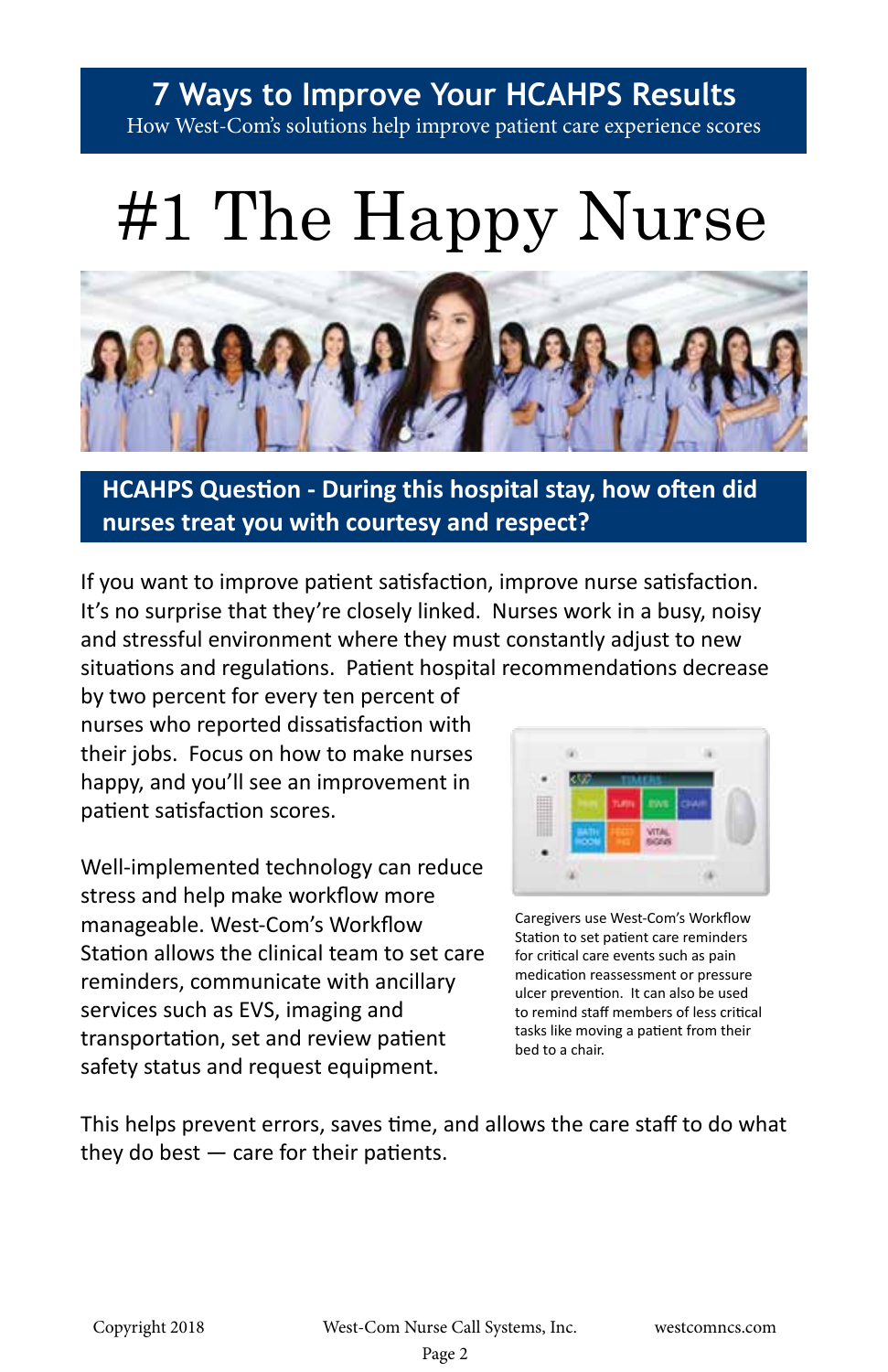### **7 Ways to Improve Your HCAHPS Results**

How West-Com's solutions help improve patient care experience scores

## #2 Time To Care



### **HCAHPS Question - During this hospital stay, how often did nurses listen carefully to you?**

Patients and family members gauge how well caregivers listen not by if they have been heard but how caregivers respond to their questions and concerns. Providing patients and families with assuring verbal and nonverbal responses shows them not only that you are listening but also that you care. This seems easy enough to do, but often the demanding patient care environment unwittingly reduces caregivers' abilities to give patients

the time and support they need during the healing process<sup>2</sup>.

West-Com's healthcare solutions provide caregivers with the tools they need to take control of their challenging patient care environment. The Patient CareBoard™<sup>+</sup>, located inside the patient room, is an electronic whiteboard designed to answer patients' and family members' commonly asked questions regarding care plans, medications, conditions, mobility, schedule and discharge. This keeps the patient and family members well informed and reduces their use of the nurse request button. Caregivers are freed up to spend more direct care time with those who need it most, and patients feel that they have been heard.



The Patient CareBoard can display a picture of the patient's caregiver when they enter the patient's room.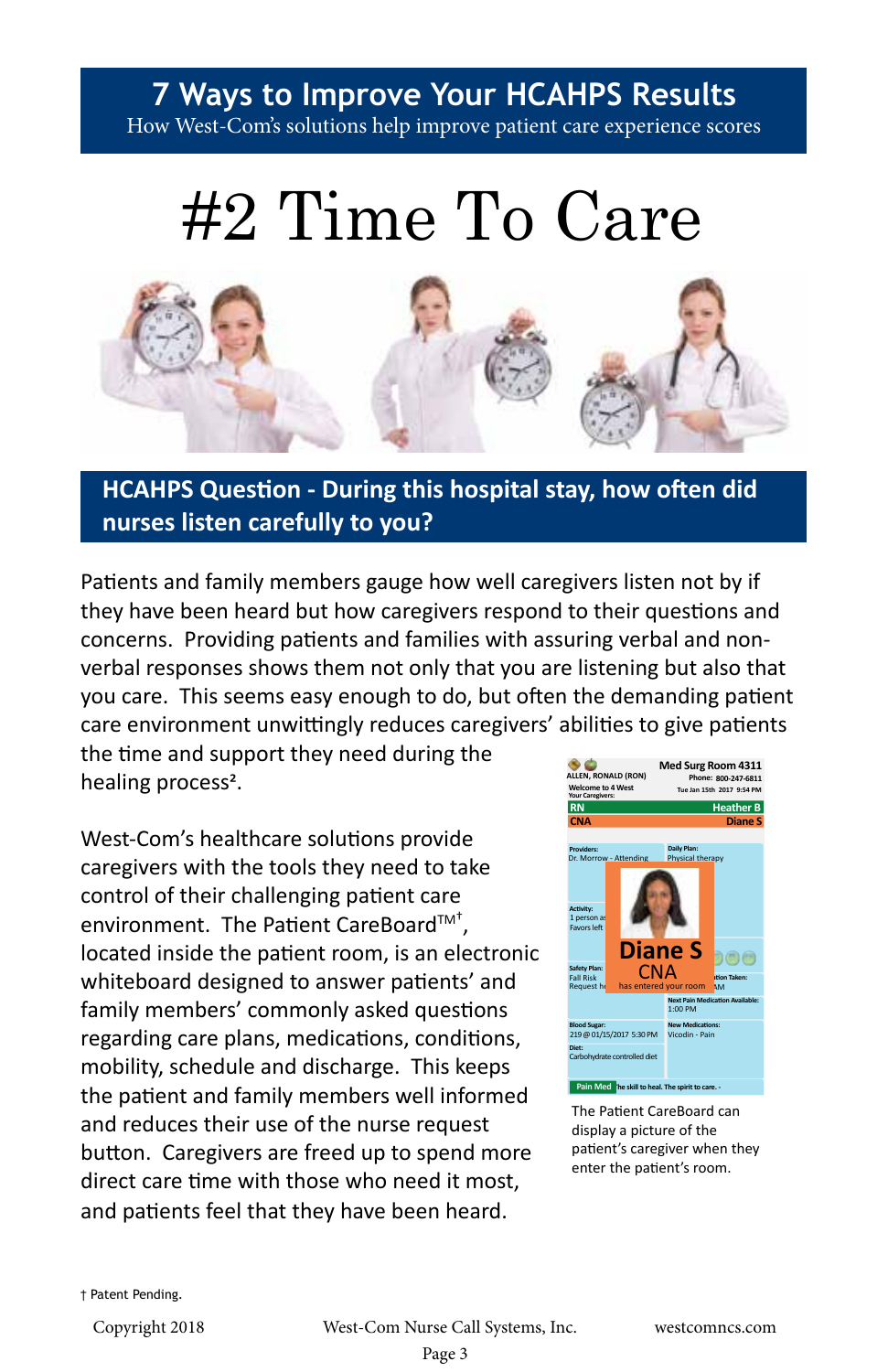# #3 Keep It Clean



**HCAHPS Question - During this hospital stay, how often were your room and bathroom kept clean?**

Preventing HACs is a priority initiative at most healthcare facilities. A study in the UK showed that hospitals perceived to be unclean have a ten percent higher rate of infection<sup>3</sup>. Another study reported that the hospital environment is responsible for up to 15 percent of adult patient falls<sup>4</sup>.

Many factors contribute to these patient safety threats, including unkept bathrooms, messy patient rooms and lingering meal trays. Every

department, clinical and non-clinical, must share accountability in preventing environmental HACs, and nursing must have an easy way of communicating patient safety concerns. West-Com's workflow and communication tools provide an easy way to notify departments,



Unit CareBoard™<sup>†</sup> communicating which patient rooms need cleaning and patient status.

such as EVS or Dietary, about patient rooms that need attention. These requests can be received in many ways, including text messaging, or they can be integrated into an existing work request ticketing system. West-Com's workflow tools also support multidisciplinary rounding that can be set at different time intervals.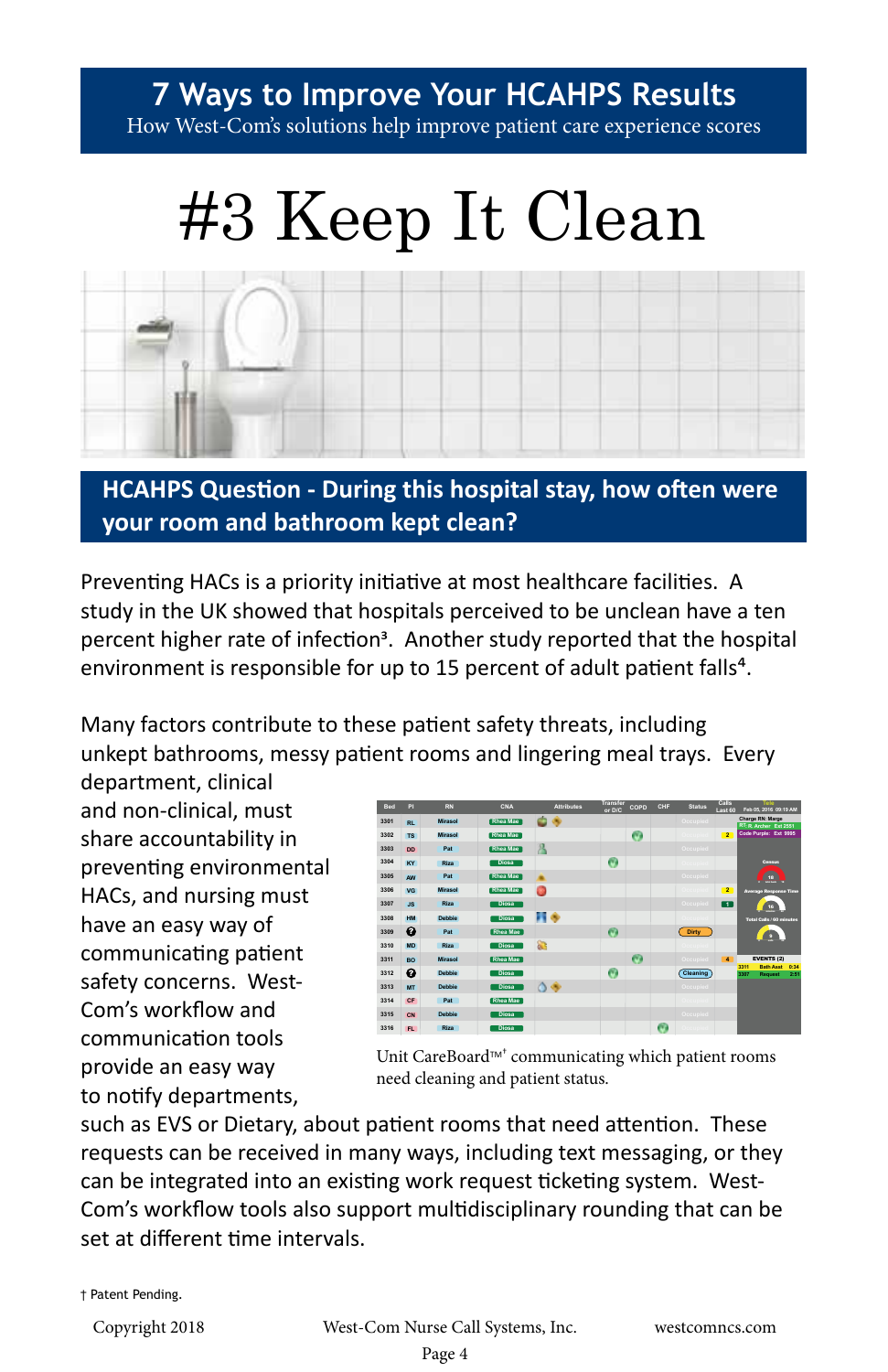# #4 Sound Advice





**HCAHPS Question - During this hospital stay, how often was the area around your room quiet at night?**

The World Health Organization and Environmental Protection Agency both recommend that night time noise levels in patient rooms be at or below 35 dBA. Today the sound levels inside hospitals average 67 decibels at night, and a hospital conversation often reaches 60 dBA. Noise at these levels has a direct impact on the health and healing process of patients. Patients exposed to the loudest sounds can lose up to two hours of sleep each night which can trigger a host of health problems, including increased heart and respiratory rates, high blood pressure, high blood sugar and increased cortisol levels. In addition, patients in noisy recovery rooms also request more pain medication. Noise levels also have a negative effect on

caregivers, causing them to become annoyed and irritated.

West-Com provides many ways to reduce noise levels in hospitals. Silent communication tools are used with the patient, family and caregivers to decrease noise by reducing redundant conversations. SoundHealth® is used to measure, notify and report noise concerns on patient care units, and Quiet Mode automatically adjusts nurse call alerts to an appropriate level for evening and night time hours.



sound pressure levels in dBA.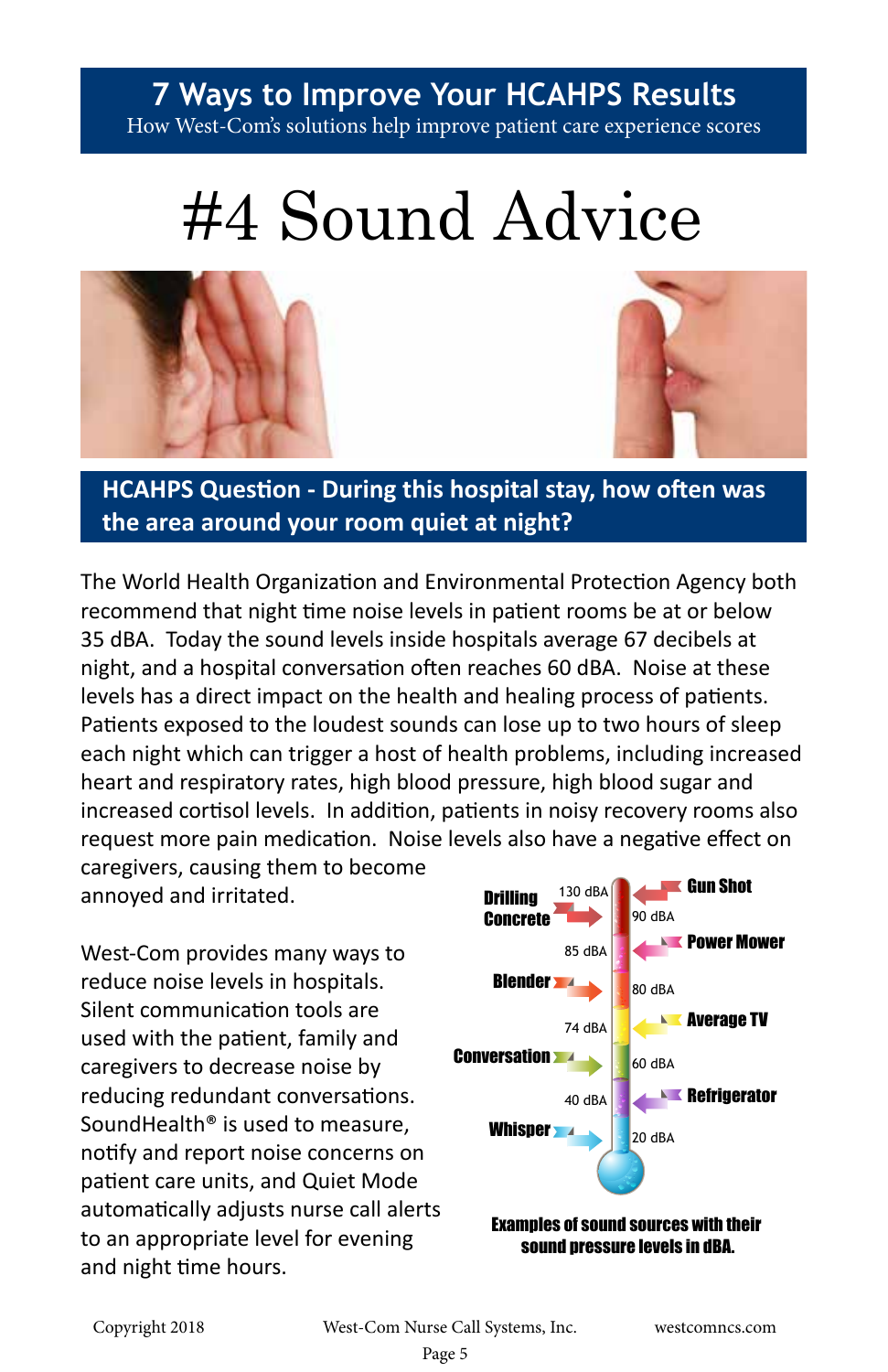## #5 No Go



### **HCAHPS Question - How often did you get help in getting to the bathroom or in using a bedpan as soon as you wanted?**

Having to rely on caregivers' help whenever nature calls can be a humbling and frustrating experience. Patients' anxiety levels often increase as they start questioning, "What if they don't get here in time?" or "How long can I hold it?" These thoughts may compel patients to go to the bathroom alone, without assistance, risking falling and injuring themselves.

Purposeful rounding has been shown to be effective in reducing call lights related to toileting and other requests. The rounding feature on West-Com's Workflow Station helps to ensure that purposeful rounding occurs consistently so that a patient's needs are met before the patient presses the call light button.

| <b>ROUNDS</b> |            |                             |                 |
|---------------|------------|-----------------------------|-----------------|
| <b>RN</b>     | <b>CNA</b> | <b>CHRG</b><br><b>NURSE</b> | <b>RESP</b>     |
| 30 Min        | 60 Min     |                             | 90 Min 1120 Min |

West-Com's Workflow Station displaying rounding options for multiple staff members along with rounding time periods. All options are configurable.

West-Com's Patient CareBoard<sup>™†</sup> is designed to provide answers to patients' questions and reduce call light usage. This frees up valuable time so that caregivers can perform their necessary rounds and deliver care to their patients.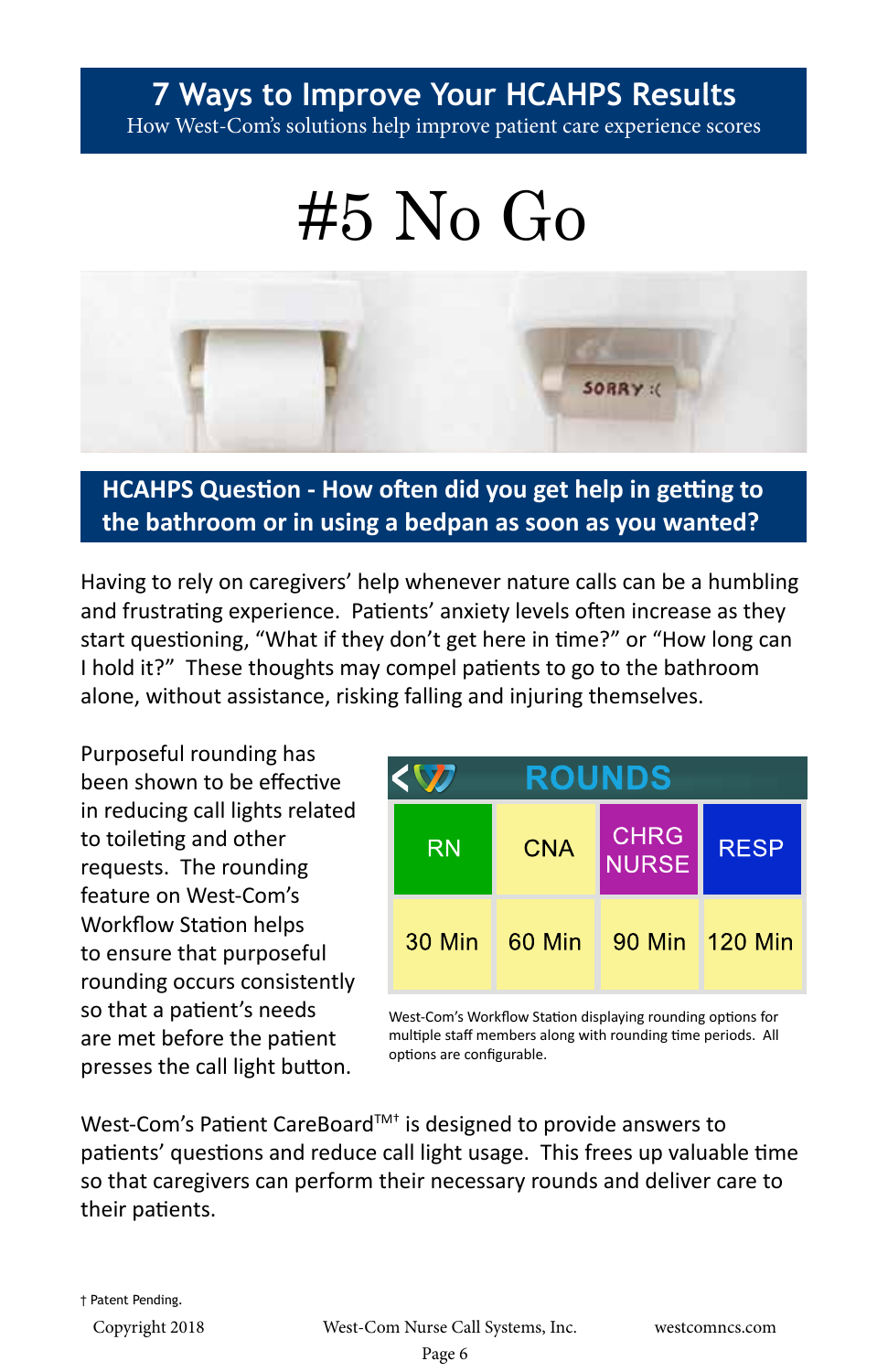# #6 The Pain Meter



**HCAHPS Question - During this hospital stay, how often was your pain well controlled?** 

**HCAHPS Question - During this hospital stay, how often did the hospital staff do everything they could to help you with your pain?**

Studies show that there is no correlation between pain control levels and patient satisfaction<sup>5</sup>. Most patients surveyed were satisfied or very satisfied with their overall pain management,

regardless of their pain intensity scores; however, data does reveal that patients who feel they have good communication with their doctors and nurses are the most likely to report satisfaction with relief of their pain.

There are several ways in which West-Com's Novus® Connect facilitates pain management communication between the patient and the care staff:



West-Com pillow speaker with the pain medication Direct Request® option (green button) and the bathroom assistance option (yellow button).

- 1. The Pain Med button on the pillow speaker gives the patient control over when they feel the need to request a pain evaluation.
- 2. The pain reassessment reminder option on the West-Com Workflow Station reminds caregivers when it is time to reassess the patient's pain level.
- 3. The Patient CareBoard<sup>™†</sup> can provide patients with pain management schedules and information about their pain medications.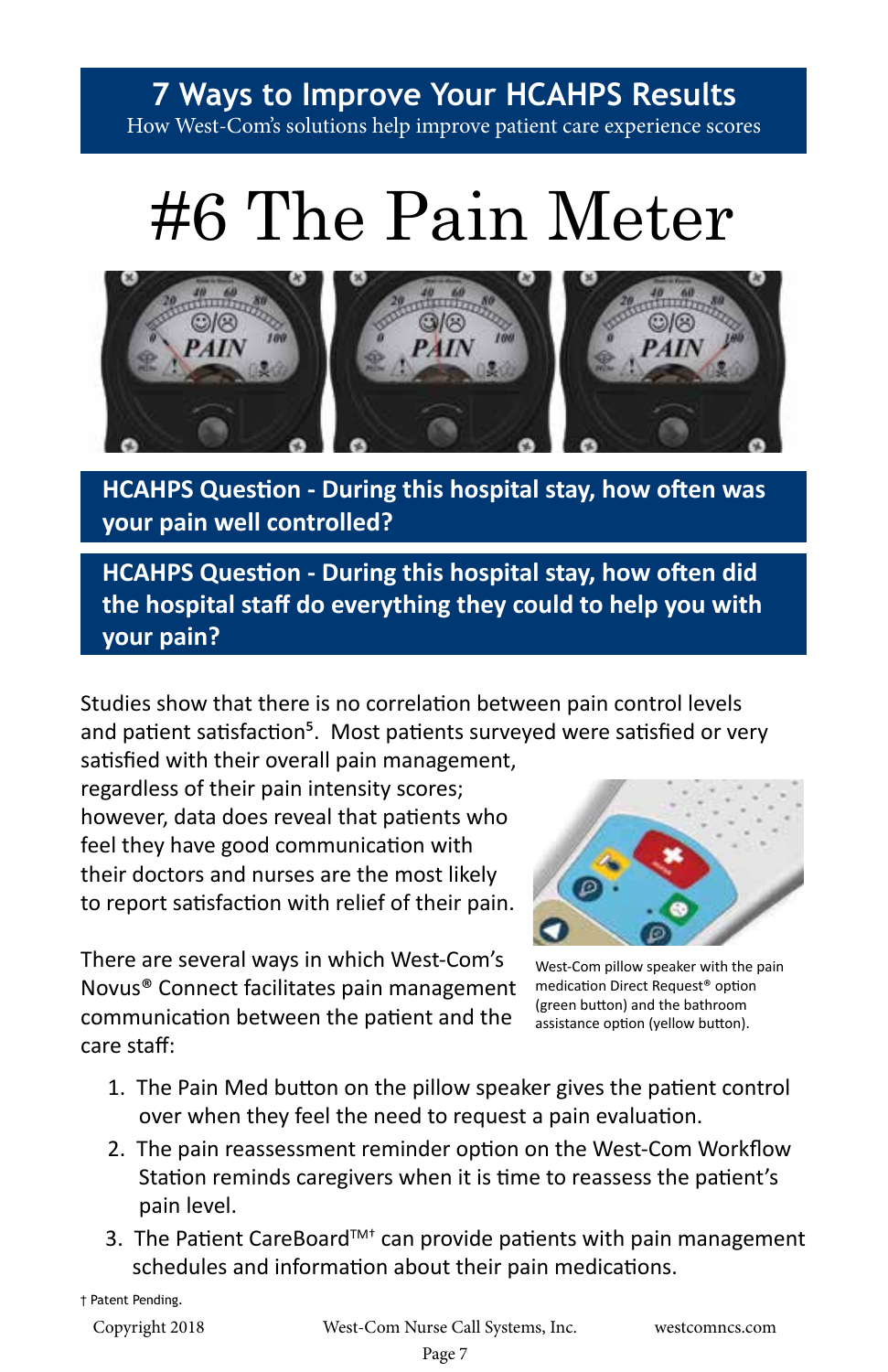## #7 Drug Bust



**HCAHPS Question - Before giving you any new medicine, how often did hospital staff tell you what the medicine was for?**

**HCAHPS Question - Before giving you any new medicine, how often did hospital staff describe possible side effects in a way you could understand?**

An uninformed patient leads to lower patient satisfaction and lower adherence to their medications post-discharge which often leads to costly readmissions. Studies show that when nurses interactively educate patients about their medications, side effects and treatments, the more satisfied the patient feels about the nursing care provided. This also increases compliance with medication and treatment plans which can lower non-compliant readmissions. With annual costs associated with readmissions surpassing 17 billion dollars per year, hospitals have a strong financial interest in ensuring that patients are well informed about their new medications and home treatment plans.

Unfortunately, very few patients can recall the medication information they received when discharged, either because of information overload, inability to focus due to pain medication or just not understanding the information they're given.

To address this issue, Ahrens and Wirges (2013) implemented an "Always Ask" campaign that encouraged patient participation in their care. Patients were prompted to "Always Ask" their nurses about new medications they were receiving. In turn, nurses were expected to employ the teach-back method in educating their patients. The campaign proved successful as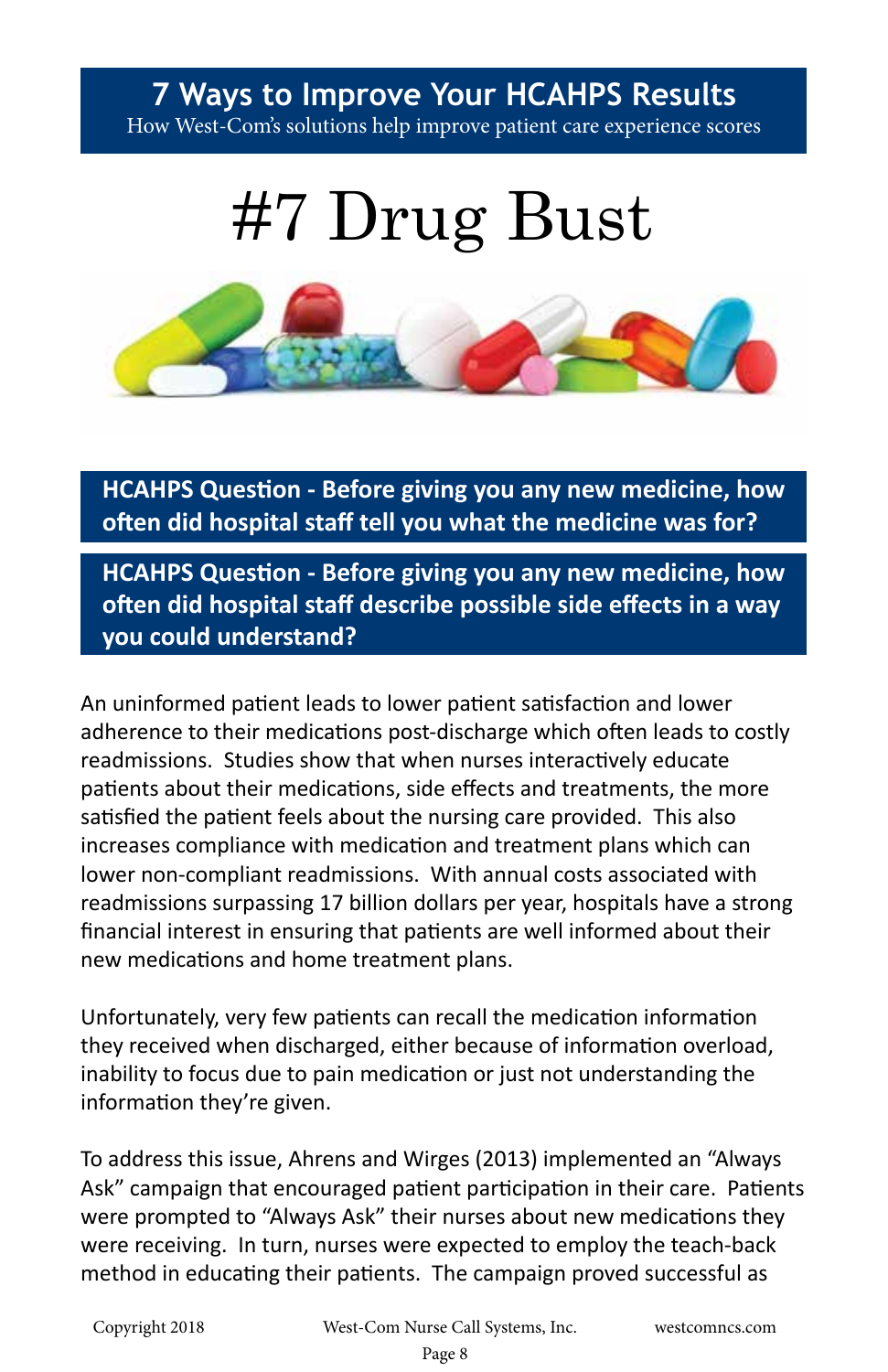post-intervention patient satisfaction scores increased from 29.7 percent to 77.3 percent (Ahrens & Wirges, 2013)<sup>6</sup>.

West-Com's Patient CareBoard™<sup>+</sup> allows for the display of new medications prescribed to the patient during a hospital stay. It can also display additional messages that include precautions or "Always Ask" statements to encourage the patient to take a more proactive role in their care plan. The medication information can be imported directly from the EMR or entered directly by the care provider. It is continually displayed during the patient's hospital stay to help care providers educate patients and family members about the medication and care plan.

Communicating with patients and family members about new medications helps prevent medical errors, such as omission, duplication, incorrect doses or timing, and adverse interactions or reactions. It has been reported that successful medication reconciliation prevents the potential for harm in 75 percent of cases<sup>7</sup>. Patients and family members can identify medical errors that may go undetected without their involvement. The Patient CareBoard<sup>TM+</sup> is one tool that is designed to involve family members with the patient care plan, including new medications, precautions and allergies. Patient safety increases when this information is shared with other nurse call applications including the Unit CareBoard™<sup>+</sup> and West-Com's Workflow Station.

**Providers:** Daily Plan:<br>
Dr. Morrow-Attending Physical Therapy **Ac�vity: Pain Level: 4 Comfort Goal: 2 Safety Pl Blood Sugar:** 219 @ 06/13/2016 4:34 PM Vicodin - **Last Pain Me Diet:**  Carbohydrate Controlled Diet **New Medications:**<br>Vicodin - Pain **Next Pain Medica�on Available:** 1:00 PM **- The skill to heal. The spirit to care. - RN CNA Heather B Diane S ALLEN, RONNY (RON) Welcome to 4 West** Your Caregivers: **Tue Jun 14th 2016 9:54 PM 800-247-6811 Phone: 4 West Room 4311** Fall Risk 1 person assistance Favors left leg Vicodin 9:00 AM Request help to get up



Patient CareBoard (left) and a Workflow Station (above) both displaying patient precautions and allergy information. The Patient CareBoard also includes a New Medication care block. The Patient CareBoard is located inside the patient room while the Workflow Station is commonly placed outside each patient room.